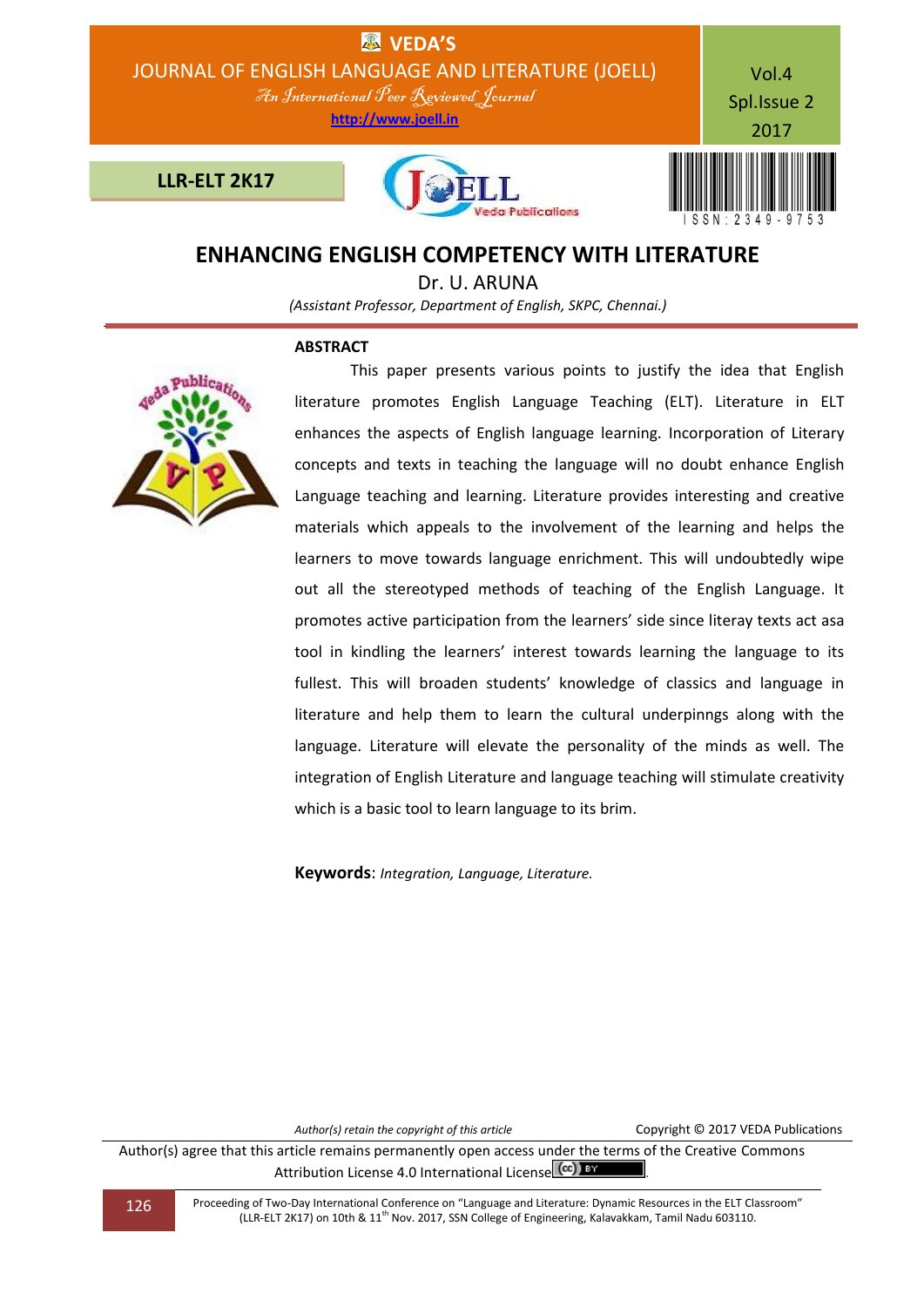**http://www.joell.in**

Literature is the art of discovering something extraordinary about ordinary people, and saying with ordinary words something extraordinary – Boris Pasternak

Literature is something that elevates one's personality and gives entirely a different perception about ordinary things. And this perception is enhancing English competency. Literature helps to attain language through imitation. When an English language learner reads literary texts, he will get words and formation of sentences without any conscious effort.

There is no one who can tell that he/she lacks taste in literature. Literature carries a lot of qualities, and it is perfectly ornamented with Language. Great writers of literature have the tendency to play with their language. Each one is identified with his/her language. And the language they use is remarkable. The figures of speech are carefully dealt in the language of literature. The creativity of the writers with the blend of successful word usage and careful manifestation of feelings add beauty to literature. The aesthetic exuberance is expressed with metaphor, personification and vocabulary. When someone is able to appreciate the quality of literature, he/she will automatically find pleasure in enhancing competence in language.

Literature and English language are related to each other. Language is the source for all the successful presentation of literary writers. The works of literature get their perfection with carefully carved words. The undeniable fact is that the beauty of literature lies in the versatility of language.

The closeness with literary language takes one to experience variety of expressions. The nuances, beauty, literary wit in literature help students learn language. Rather learning language through dry exercises, one can learn language with all its nuances through literary texts. The most innate human experience can be attained through careful understanding of literature. It will help learners to communicate without losing the emotive aspects. The symbolic and metaphorical representations in literature help students achieve better competency in language. Literature is the most powerful transformative and it gives an effective transformation to the language learner.

Literature will help learners recover from the influence of their mother tongue. The richness of English language is powerfully shown through artistic works of literature. And the bliss of literature lies in the versatility of English language. Thus, no one can deny the truth that literature enhances English language competency. ELT classroom can fulfill its goal with the artistic handling of literary subjects. The critical and aesthetic response through language is stimulated through literary genres. Literature helps for perfect transportation towards language.

Words, phrases, and sentences are enhanced through communication with literature. Language is the thought and literature is the heart. Anyone who wishes to enhance their language ability may create a deep understanding with literature. The Oxford Concise English Dictionary defines literature as "written works, especially those whose value lies in beauty of language or in emotional effect." Literature portrays ideas, thoughts and feelings. The aesthetic values in literature will induce creativity and the words learned through blissful reading will stay in the memory. Anything that is artistic needs no careful attention and hence language learnt or acquired through interest will never decay and they could easily be grabbed at the time they are needed.

Literature will help language learners to fix words contextually correct. Learning vocabulary is different from learning how to fix words contextually correct. And the latter one is very important. For instance 'A boy is jumping out of happiness' is less contextual than 'A boy is frisking'. Literature with all its creativity and aesthetic potentiality enhance learners' competence to fix words contextually correct. A person's ability in the selection of his words while speaking or writing will show his interest towards reading and listening. When he tries to speak and write it is very difficult for him to restrict some of the rare words which can apt the context. This production of language will show him an ardent aspirant towards literature. In this aspect language is, in no doubt, a tool of literature.

There is a mutual understanding between language and literature. Literature is depended on language and language is depended on literature. Language used in literature is different from language used in ordinary sense. Learners' understanding in

127 Proceeding of Two-Day International Conference on "Language and Literature: Dynamic Resources in the ELT Classroom" (LLR-ELT 2K17) on 10th & 11<sup>th</sup> Nov. 2017, SSN College of Engineering, Kalavakkam, Tamil Nadu 603110.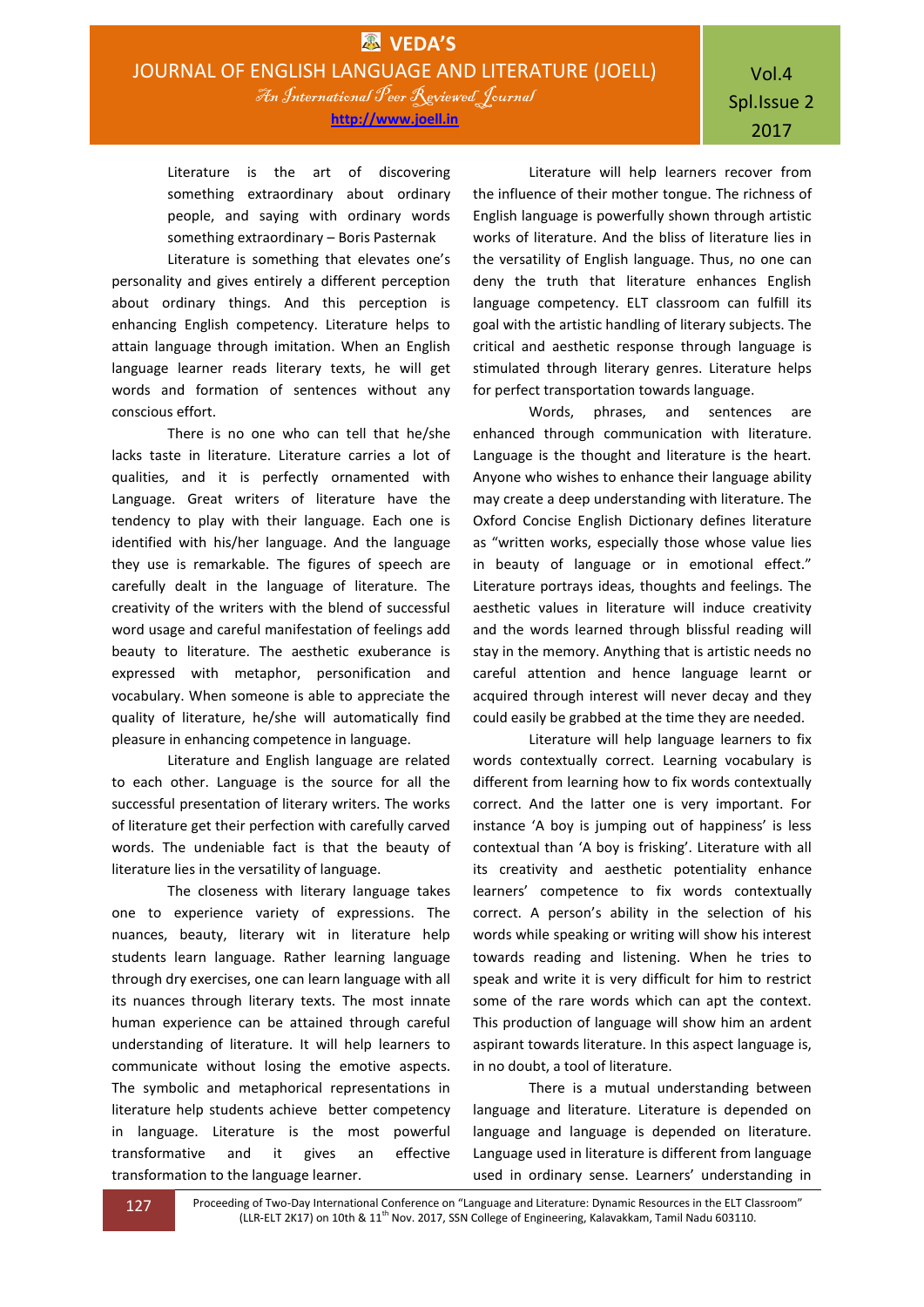literature depends upon their capability in interpretation of language. Literary genres like drama, poetry, short stories will enhance language competence since they are creatively imbibed where words and sentences are unconsciously drawn. And this paves way to learn language without any conscious effort.

Macgregor (1970) stated: "It is in literature that the student is most likely to find words used memorably with force and point. It is there that he will find words used in their widest range of contexts, and there he will find words passionately or delicately conveying emotions; learn to see wholes greater than the sum of their parts."

Literature plays an active part in language acquisition. When a student enjoys a poem, along with the sense of the poem he learns poetic touch in the words and he unconsciously uses the words in the right context.

The materials gathered for literary texts are authentic and when authentic materials are used to teach language, language will be attained properly. The basic knowledge about vocabulary will get its standard through the authentic language used in literature. Literary language has real-life contexts too. The actual language usages in literature help the learners to develop their competency in English in the real-life experiences. A lot of connotations, phrasal verb, collocations and idioms can be properly taught through literature more than exercises.

The syntactic and semantic relationship can be learned and taught through literature effectively more than tiresome exercises. The productive skills of language learners will also be enhanced with these creative texts. The powerful thoughts of great literary writers have given beautiful renderings to literature. The readers of literary texts cannot escape from being influenced with all the phrases and words used by great writers. Economy, versatility, word usage, metaphorical representations, etc can be attained through literature. More than all these great interest which will be aroused by literature will enhance language competence.

Literature improves higher vocabulary. Literature has a lot of diverse elements which will introduce a lot of new words. Especially, while

reading poems many symbolic meanings of words can be determined. Language users will learn the ways to use symbolic words effectively. Idiomatic expressions can also be learnt. This not only helps for speaking but also for writing. A lover of literature cannot restrain himself using some new words which will show him a successful performer of language.

The ELT teacher can introduce some literary texts in the English classroom. With the careful reading of the texts students will acquire words along with the context. And those words are not ordinary usages but above. When students are asked to summarise what they read just then, words and sentences will automatically take an active participation in the actual summary. Whatever he learnt from the text will help him to finish his summary. His difficulties like taking halt while speaking and trying to fix sentences and words contextually will be solved.

Extensive reading in literature enhances,

- Pleasure in reading and understanding Language.
- Competence in using context specific words.
- Development in acquiring vocabulary and sentence formation.
- Creativity in language usage.
- Systematic ability for speech production.
- Personal interest for reading and language acquisition

Nuanan (1989) pointed out that "The insight that communication was an integrated process rather than a set of discrete learning outcomes had created a dilemma for syllabus designers".

For better competence in language the better understanding with the subject is needed. This better understanding will enrich the competence and energise the language potentiality.

Students' exposure to literature will enhance their competency in communication. For somebody to be competent in a particular language he needs to be exposed to all the relevant studies about it and this is why students' exposure to Literature-in-English is very necessary to enhance their communicative competence in the English language.

128 Proceeding of Two-Day International Conference on "Language and Literature: Dynamic Resources in the ELT Classroom" (LLR-ELT 2K17) on 10th & 11<sup>th</sup> Nov. 2017, SSN College of Engineering, Kalavakkam, Tamil Nadu 603110.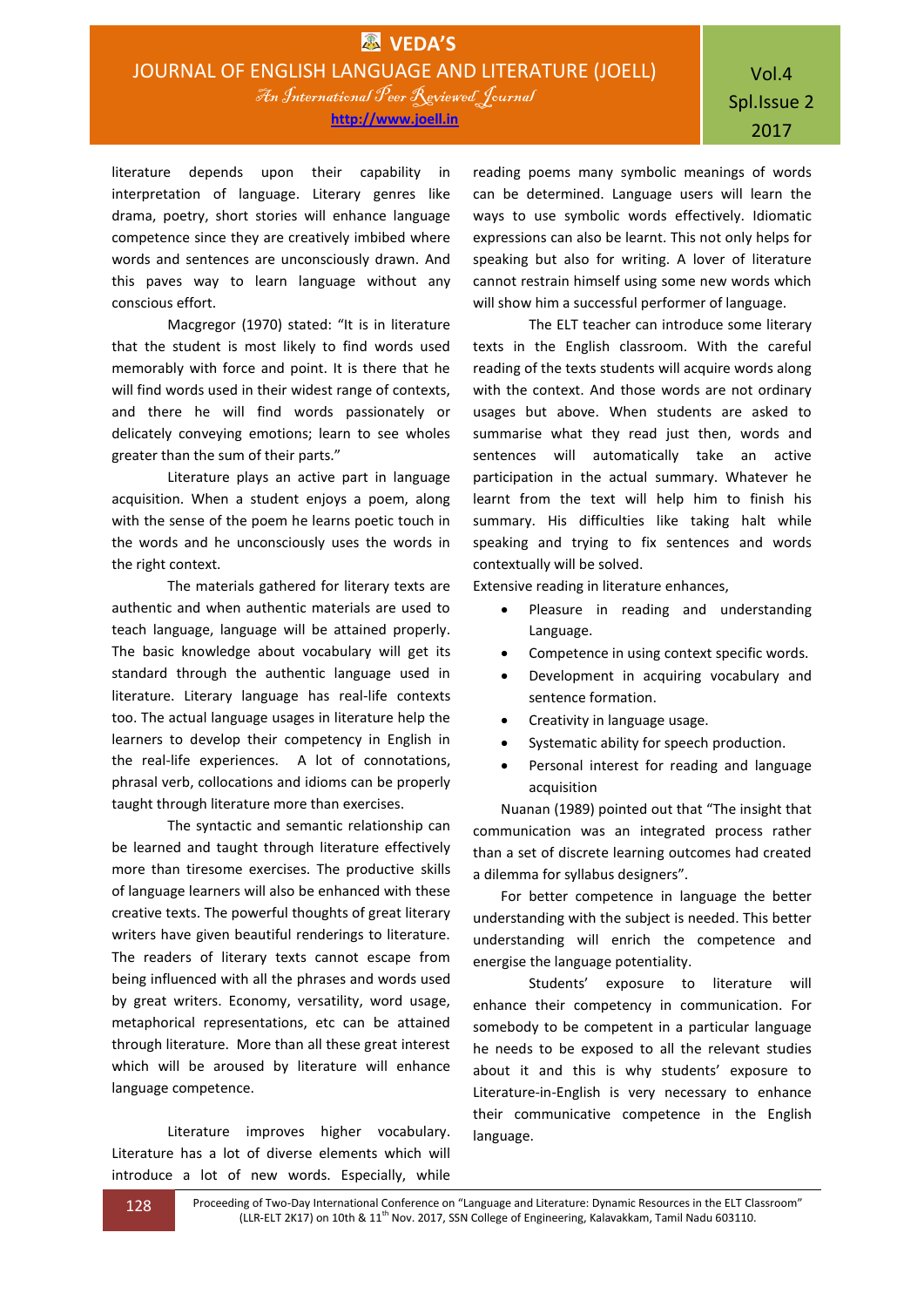Literature will enable knowledge to be expressive and to give better interpretation with better selection of words and sentence formation. The semantic and syntactic acquisitions are possible through reading something with heart. Literature has to be read with heart and emotive aspects could be felt and this tendency will enhance English competency. After reading a literary work one will express his views about what they just read with all the words and sentences they acquired unconsciously. Learning Word collocation is highly possible through literature. The genres of literature will develop all the four skills: Listening, reading Writing and speaking.

When a second language learner tries to write about a piece of literature which he read some years before, words and sentences along with the figures of speech he read in the text will help him to finish his works without any halts and struggles. And his writing will portray himself a person who is a voracious reader.

Language is an instrument which will help to communicate ideas and thoughts with emotive aspects. Literature is the soul of instrument. It will make the language teachers' task easier.

It is must to recognize the words of Sanusi:

'Language is used for phatic communion, that is, as a social regulator; for ceremonial purposes; as an instrument of action; to keep records; to convey orders and information; to influence people; to enable selfexpression; and to embody and enable thought.'

Every literary student must have felt the sense of forgetfulness during the literature classrooms. The emphatic elements we found in literature will take one to another world. Learning is taking place unconsciously here. This unconscious effort is the main tool to learn and acquire something without any strong effort. And when it comes with learning language through literature definitely the purpose will be attained.

Language competence must attain its performance. Performance is kindled by literary tools and aesthetic experience. Many literary works have created poets, critics and writers. A reader will be a writer as it is stated by Emerson in his 'Death of an

Author'. Writer or speaker everyone can enhance their language competency through literature.

English textbooks should value great writings from literature to build language competency for students in all the levels. A literary man has formulation of thoughts and a power to shape his intuition into the insight of word correspondence. In this way language will be learnt without any conscious effort.

Role play, creative-response, creative writing, etc can be handled by language teachers in the ELT classroom and the source for the practice can be drawn from literature. Creative ability is very important for language formulation. Literature will enhance this creativity and help to enrich language ability.

Language is more than sound production. The pragmatic element is very essential for the success in language competency. The soulful presentation of any art lies in deep meditation. When someone wants to convey something the pragmatic element should be carefully handled. Conceptual usage of words and sentence formation is essential to be a successful communicator. Literary genres help to experience pragmatic elements in the language.

When a student is asked to enact a literary writer or an artist he will immediately dive into the pool of creativity and disguise himself the mere person. In this way he can attain the mere language that is needed to portray him the artist. He carefully selects words of the original and uses that in the entire situation and through this he will master the language to its perfection.

Some interesting things of literature in ELT

- Students will learn about allusions and too many references of language along with its culture.
- Famous sayings and phrases can be learnt with their context
- Literary writing will enhance creativity which is essential for a language competence.
- The emphatic elements will give unconscious learning.
- Different learning and teaching techniques can be attained through literature.